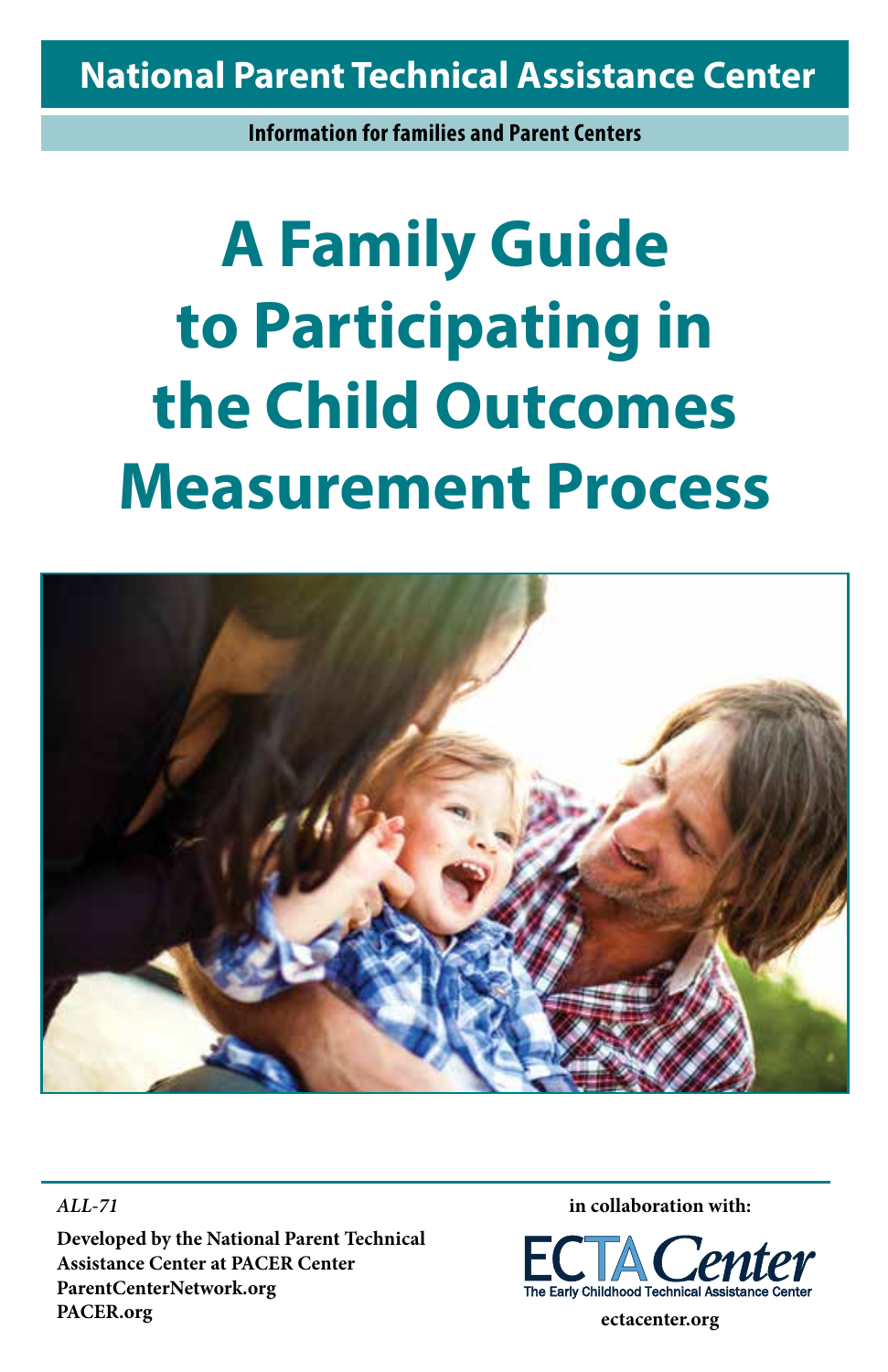

### **Introduction**

As a parent of a young child who is in an early intervention (EI) or early childhood special education (ECSE) program, you want to be sure these services are helping your child develop and learn. These services are designed to make the most of each child's potential, as well as to strengthen the family's ability to help their child. **But how can you know if your child's early intervention or special education program is meeting his or her needs?**

**One way to learn more about your young child's progress is through three "child outcomes"** that are measured for every child in the United States who participates in an early intervention or early childhood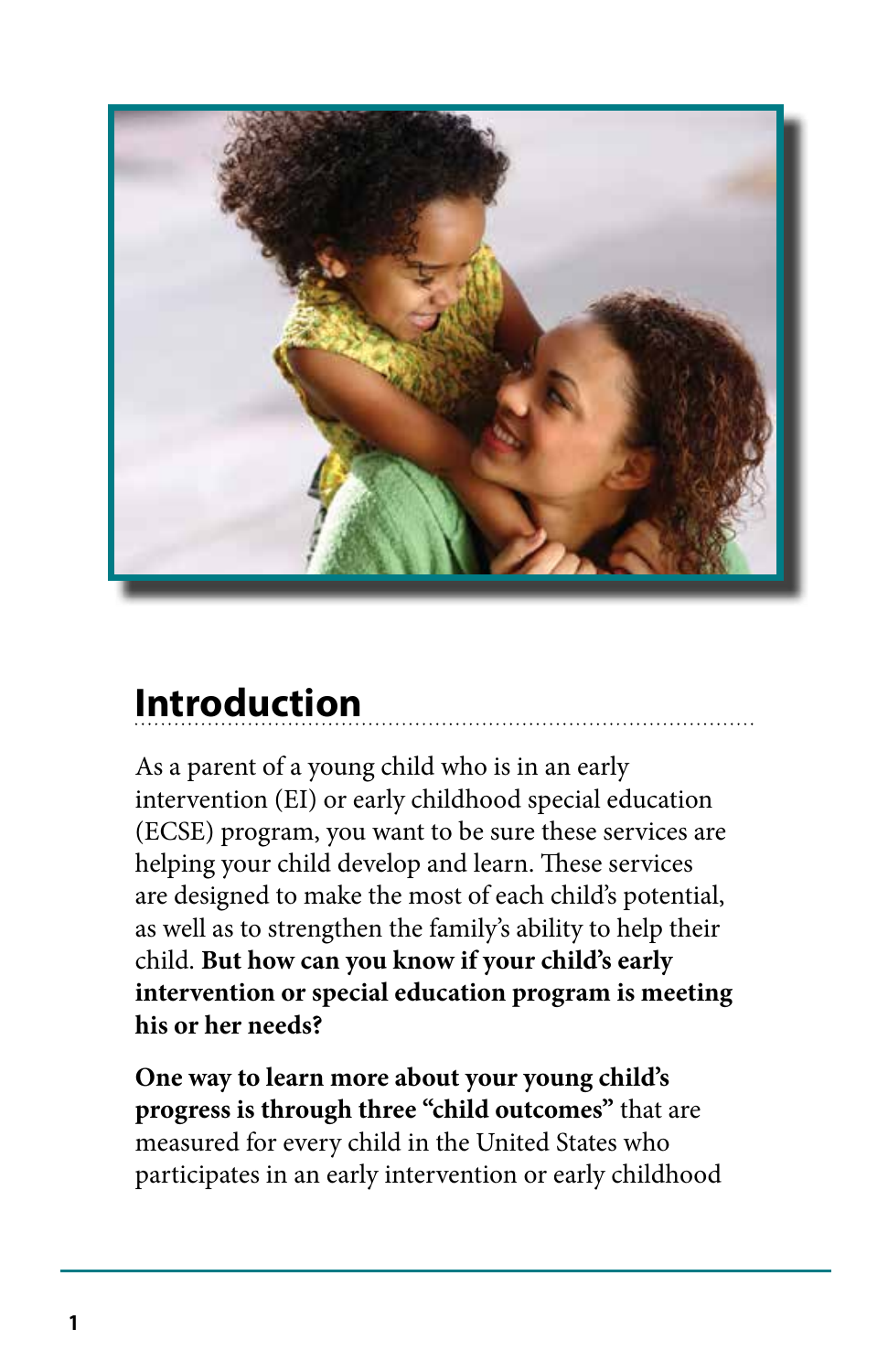special education program. These outcomes will help you know how well your child is developing and participating in activities at home, at school, or in the community. In addition to helping you measure your child's individual progress, these outcomes are also used to measure how well your child's early intervention or early childhood special education program is serving all children who are enrolled.

By participating in the outcome process, you are not only helping your own child but are also helping your district and state know how early childhood programs are performing overall. **As the parent, you are a critical part of your child's development and education**, and this handout will help you understand and meaningfully participate in the outcome measurement process for your child's program.

### **What are the three child outcomes?**

The following outcomes, developed by the U.S. Department of Education, are used by all early intervention and early childhood special education programs to measure young children's progress. While Individual Family Service Plan (IFSP) outcomes and Individualized Education Program (IEP) goals are written specifically for *your* child, **these three child outcomes are the same for everyone**.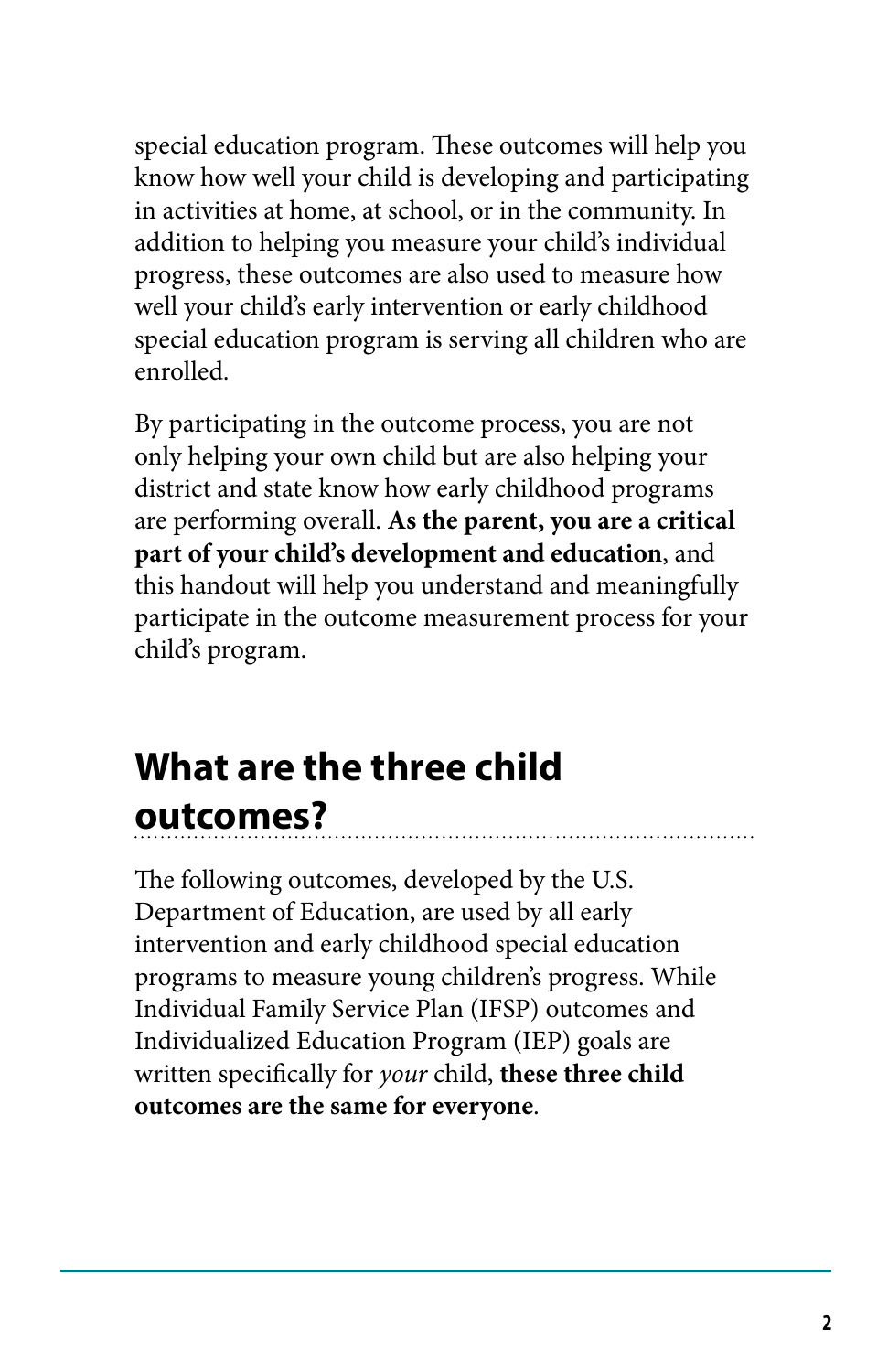#### **Three Child Outcomes to Measure Progress**

- **1. Gaining positive social emotional skills, including social relationships.** This outcome measures how children interact and play with their family, other adults, and other children.
- **2. Learning and using new knowledge and skills.** This outcome measures how children learn and use basic language and communication skills such as counting and problem-solving that will prepare them to be successful in kindergarten.
- **3. Using appropriate behaviors to meet their needs.** This outcome measures how children gradually become more independent by learning how to move from place to place, feed themselves, and take care of basic needs.

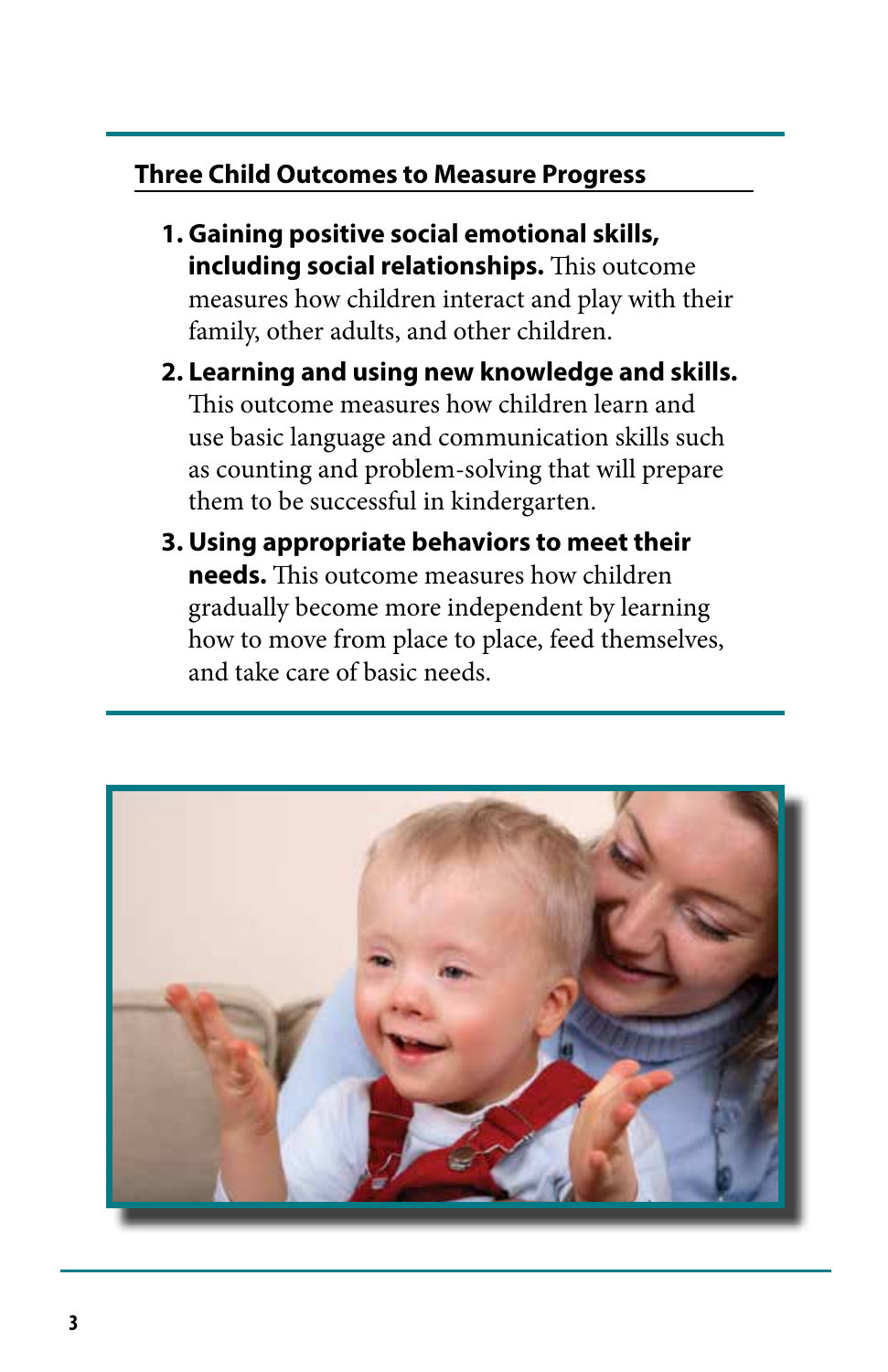## **Why is this information important to my child and our family?**

**The three child outcomes focus on what your child can do in his or her everyday routines and activities.**  By looking at how well your child is doing in each of the three areas, you can determine what he or she needs in order to become more involved in your family's activities. The information gathered about your child will also help you develop individual outcomes and goals for your child's Individual Family Service Plan (IFSP) or Individualized Education Plan (IEP). As a parent, you may notice that by learning more about the three child outcomes, you also:

- **• Gain confidence** in your ability to observe your child and share those observations with others.
- **• Develop an increased understanding** of how your child is functioning compared to age expectations.
- **• Learn to track and celebrate the progress** that your child is making.
- **• Contribute more** to IFSP or IEP team discussions about your child's strengths and accomplishments and the development of appropriate outcomes or goals.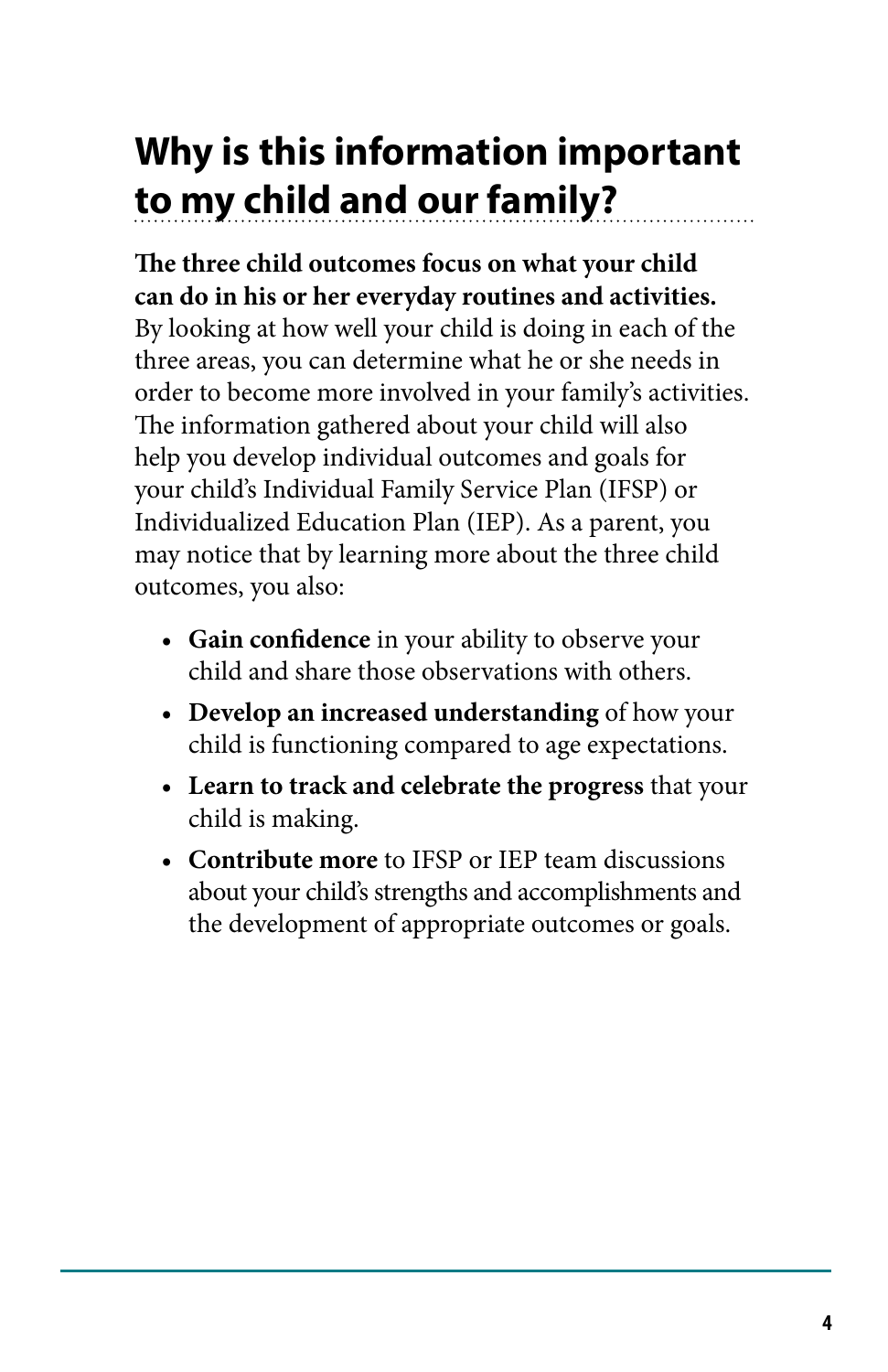### **How can I be part of the outcome measurement process?**

When first developing your child's IFSP or IEP, you should ask your child's early intervention providers or early childhood special education teachers how the three outcomes will be measured for your child and how they relate to your child's individual plan. If you feel unsure about the process, or want an update on how your child is progressing, these questions will help you start the conversations:

- **• What resources are available** to help me understand what is expected for a child at different ages?
- **• What specific skills and behaviors** do you look at for each outcome?
- **• What information will you need** from me in order to complete the outcomes measurement?
- **• How can I share my observations** about my child's skills, abilities, routines and activities?

### **What information can I share about my child's progress?**

You can be prepared for any conversation about your child's development by making your own observations and sharing what you see. It may be helpful to review these questions often and take notes about what you see that's new or is happening in a different way. Even small changes are important in the measurement of the three child outcomes.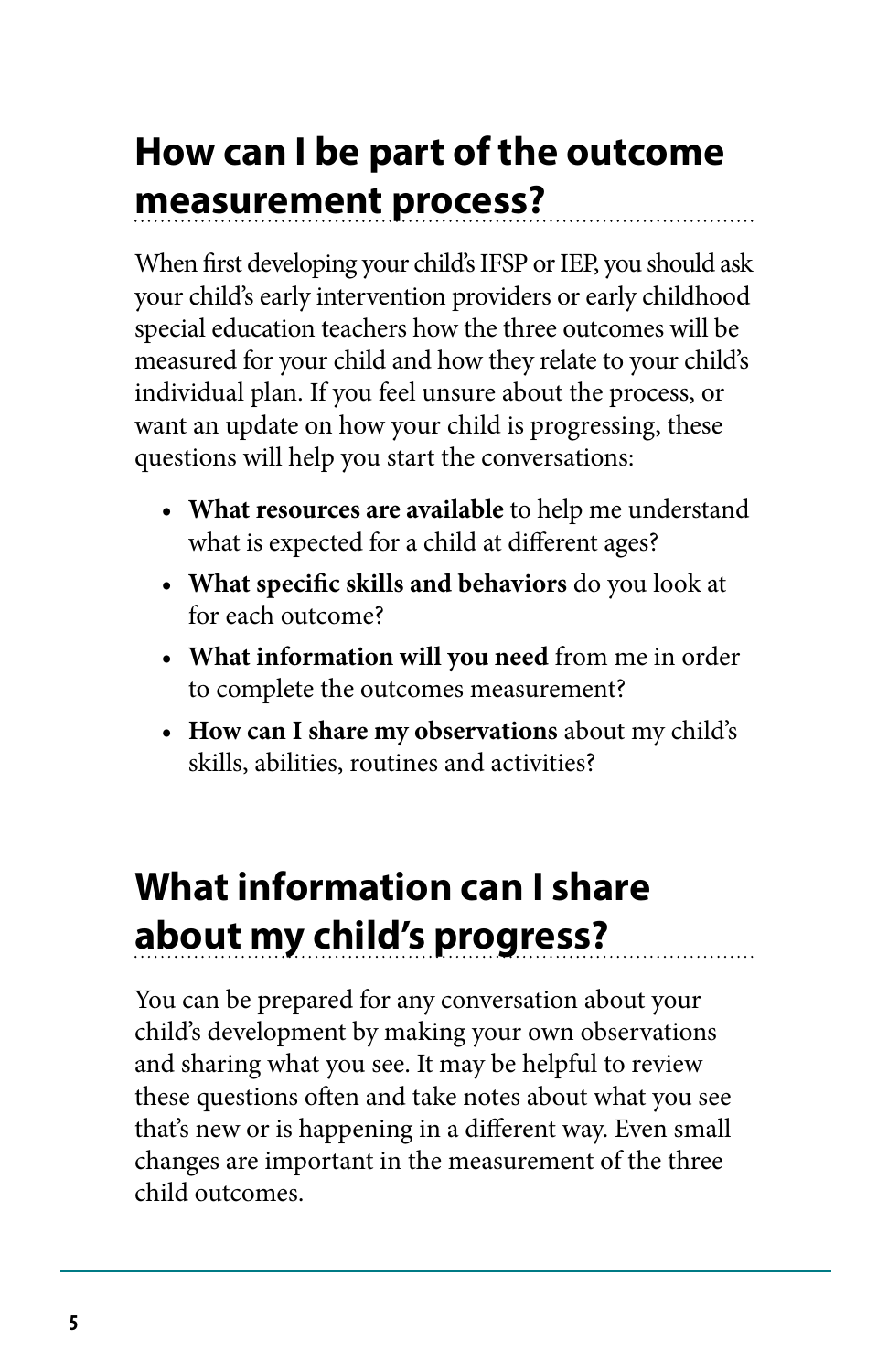

#### **Outcome 1: Social Emotional Skills and Relationships**

- How does my child relate to family members, close family friends, caregivers, and strangers?
- How does my child relate to other children at child care or in the neighborhood? With people in the community (such as the park or grocery store)?
- How does my child show his or her feelings? How does he or she calm down when upset?
- How does my child show that she or he understands social rules, such as sharing and taking turns?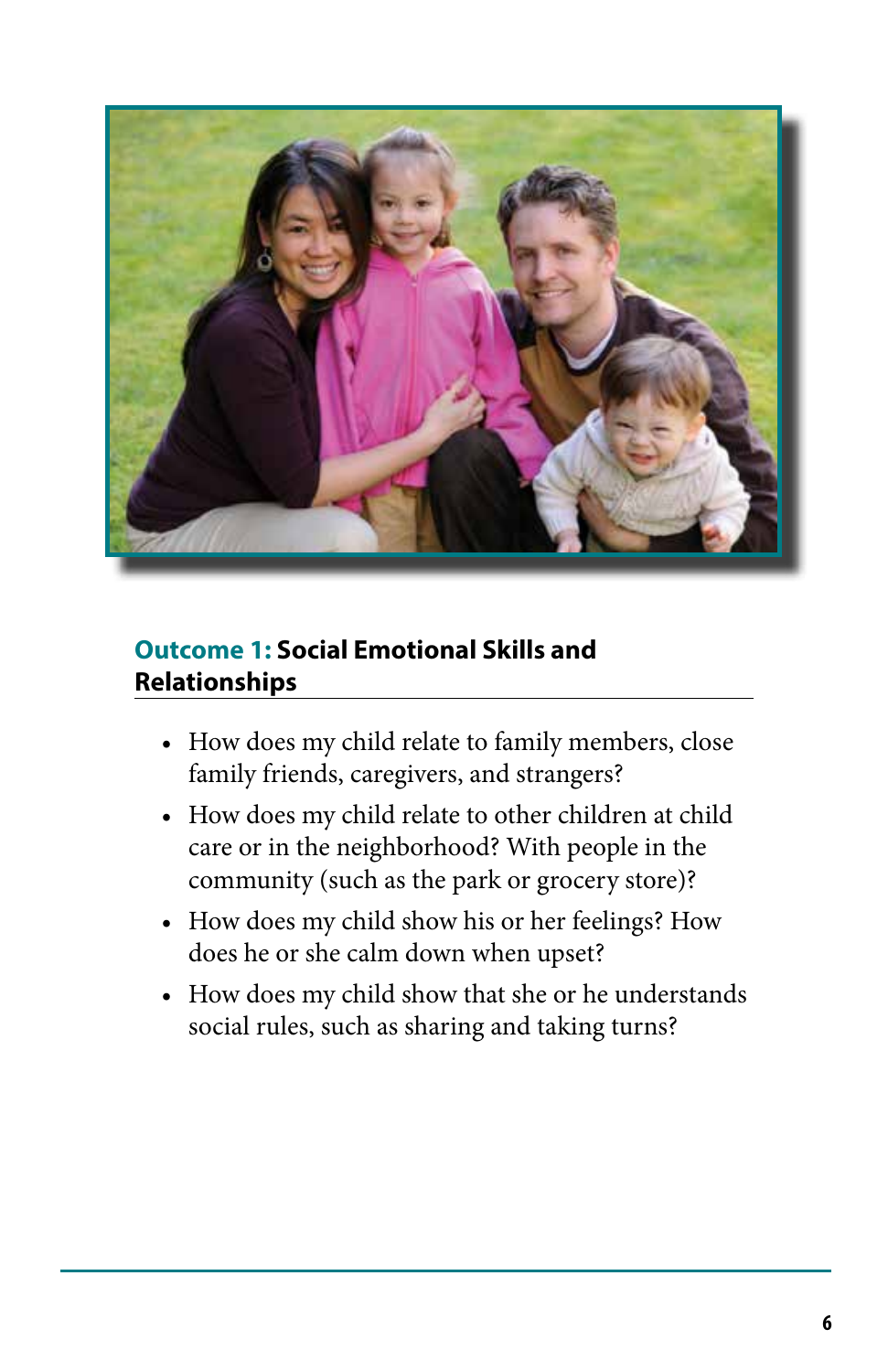

#### **Outcome 2: Knowledge and Skills**

- How does my child copy others' actions or try to learn new things?
- How does my child try to solve problems?
- How does my child use words?
- Does my child understand concepts such as numbers and shapes?
- Does my child understand and respond to directions from others?
- How does my child communicate his or her thoughts and ideas?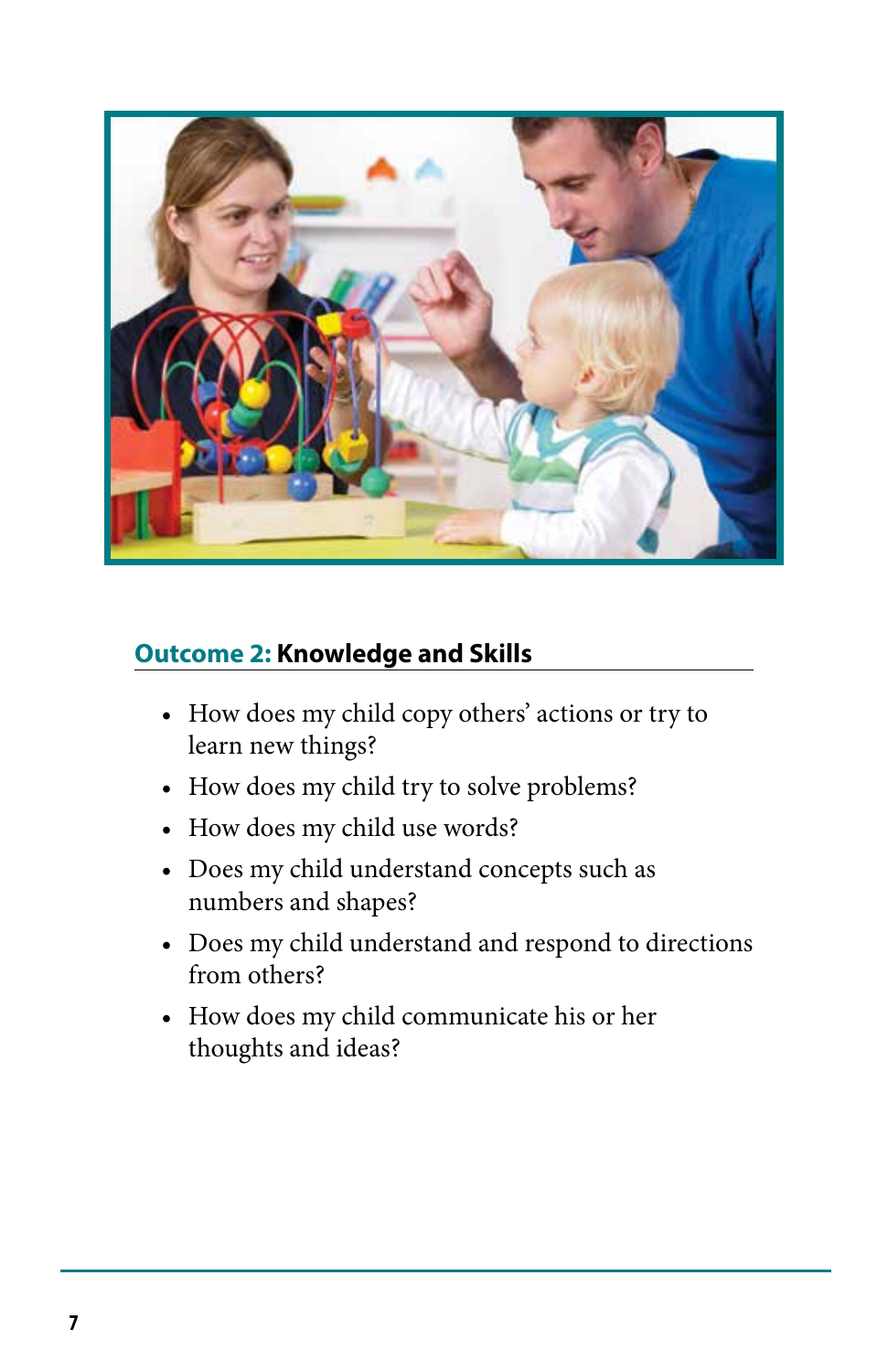#### **Outcome 3: Meeting Needs**

- How does my child get from place to place?
- What does my child do when he or she wants something? What if it is hard to reach?
- What does my child do when he or she needs help?
- What does my child do when he or she is hungry?
- How does my child help with dressing or undressing, using the bathroom, and brushing his or her teeth?
- Can my child feed him or herself?
- What does my child do without my help?

You may want to set up regular times with your child's early intervention providers or early childhood special education teachers to share this information. This will make sure that your input is being used to measure your child's progress in the three outcomes.

In addition to sharing your own observations, you may also want to ask your child's providers and educators what they are seeing. The information you receive can help you understand your child's development in different settings and situations. This will help you be a full partner in outcomes measurement.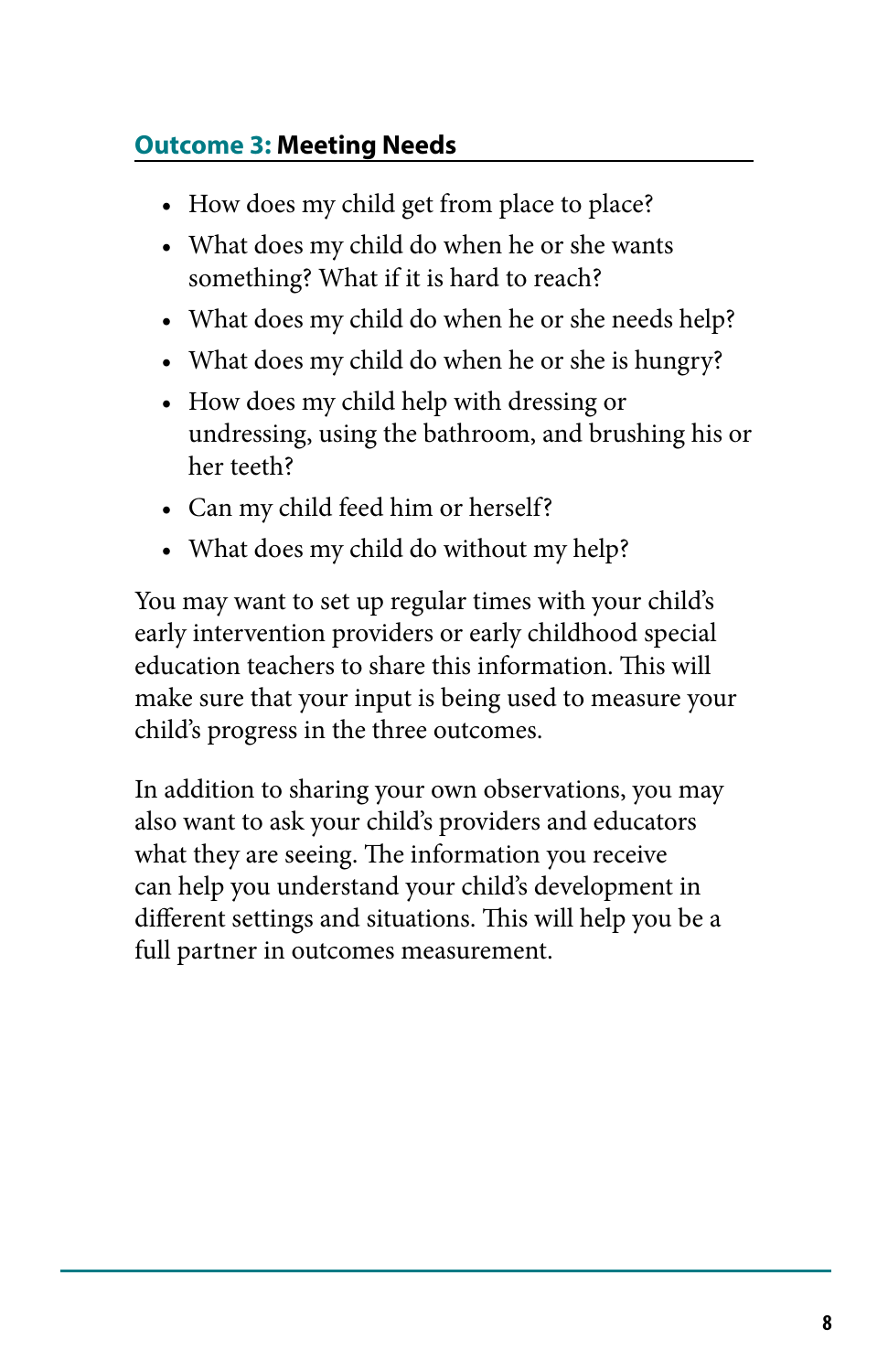# **How will I know if my child is making progress?**

Looking at your child's progress over time is important for updating your child's IFSP or IEP and making sure that he or she is receiving the services needed to meet the individualized goals or outcomes. This same information is also needed to measure the three child outcomes accurately at the end of services.

Your IFSP or IEP document should state when and how often information on your child's progress will be shared. You can also ask providers or teachers at any time you have questions or concerns.

Asking early childhood teachers or providers the following questions will give you information about your child's progress in the three outcomes:

- How are you measuring my child's progress? Are you using observations? Assessments?
- What are you seeing that tells you that my child is or is not making enough progress?
- How is my child's progress on his or her IFSP outcomes or IEP goals related to progress in the three child outcome areas?
- How does my child now compare to other children his or her age? What do most children his or her age do in regard to this outcome area?
- How do you see my child's disability affecting his or her ability to make more progress in this area?
- What are the next skills needed in order for him or her to make progress?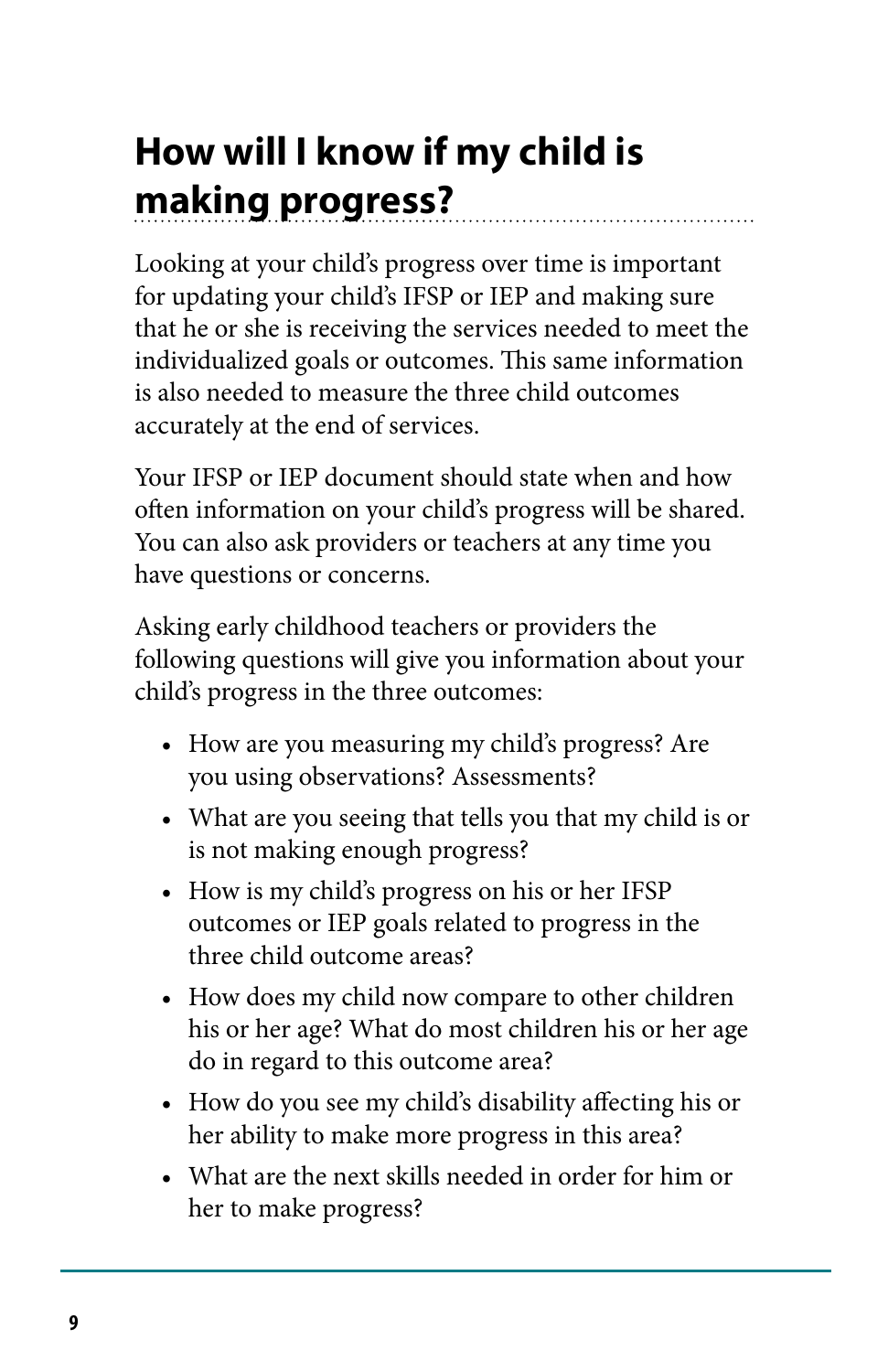

# **Conclusion: You Are the Expert!**

When parents and professionals work together as a team, children do better. While professionals have expertise in working with children, **you are the expert on your own child**. You have information about your child that cannot be gathered through any other method other than to hear it directly from you.

By sharing your observations of your child, you will be helping your early intervention service providers or early childhood special education teachers understand your child's strengths and needs. You will help your IFSP or IEP team understand how your child is progressing on the three child outcomes and what skills need improvement. Through your involvement, you will help your child to be an active and successful participant now and in the future at home, in the community, and at school.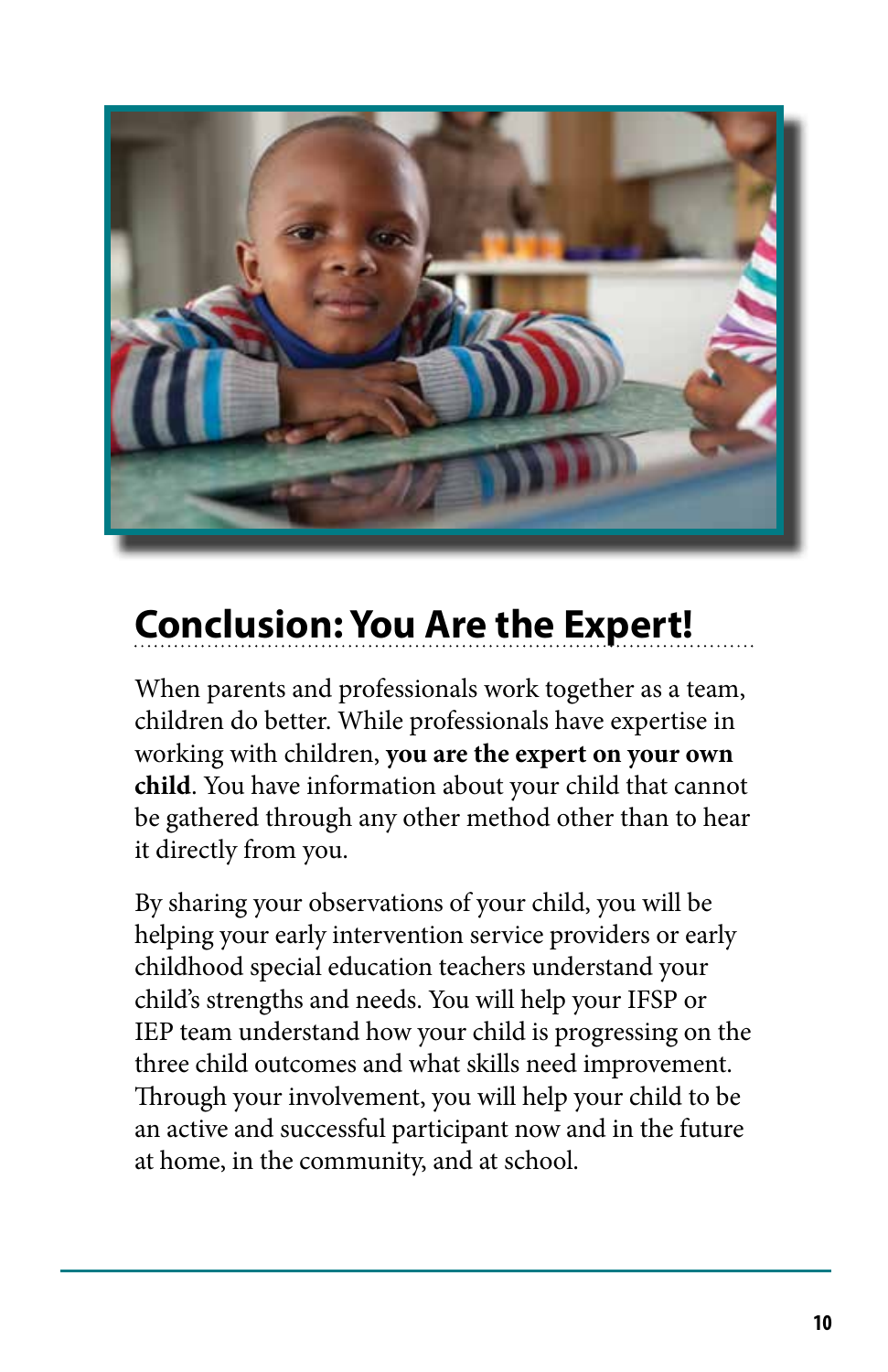#### Contact Your Local Parent Center:

For additional copies, contact: National Parent Technical Assistance Center PACER Center | PACER.org 8161 Normandale Boulevard Minneapolis, MN 55437-1044 (952) 838-9000 | (952) 838-0199 (Fax) (888) 248-0822 (Toll Free) PACER@PACER.org | ParentCenterNetwork.org

Early Childhood Technical Assistance (ECTA) Center University of North Carolina at Chapel Hill Campus Box 8040 Chapel Hill, NC 27599-8040 (919) 962-2001 | (919) 966-7463 (Fax) ectacenter@unc.edu | ectacenter.org

©2013, PACER Center

*The contents of this publication were developed under a grant from the U.S. Department of Education, # H328R080012. However, those contents do not necessarily represent the policy of the U.S. Department of Education, and you should not assume endorsement by the Federal Government. While permission to reprint this publication is not necessary, the citation should be:* National Parent Technical Assistance Center (2013). A Family Guide to Participating in the Child Outcomes Measurement Process, Minneapolis, MN, PACER Center. *Alternate formats available upon request.*